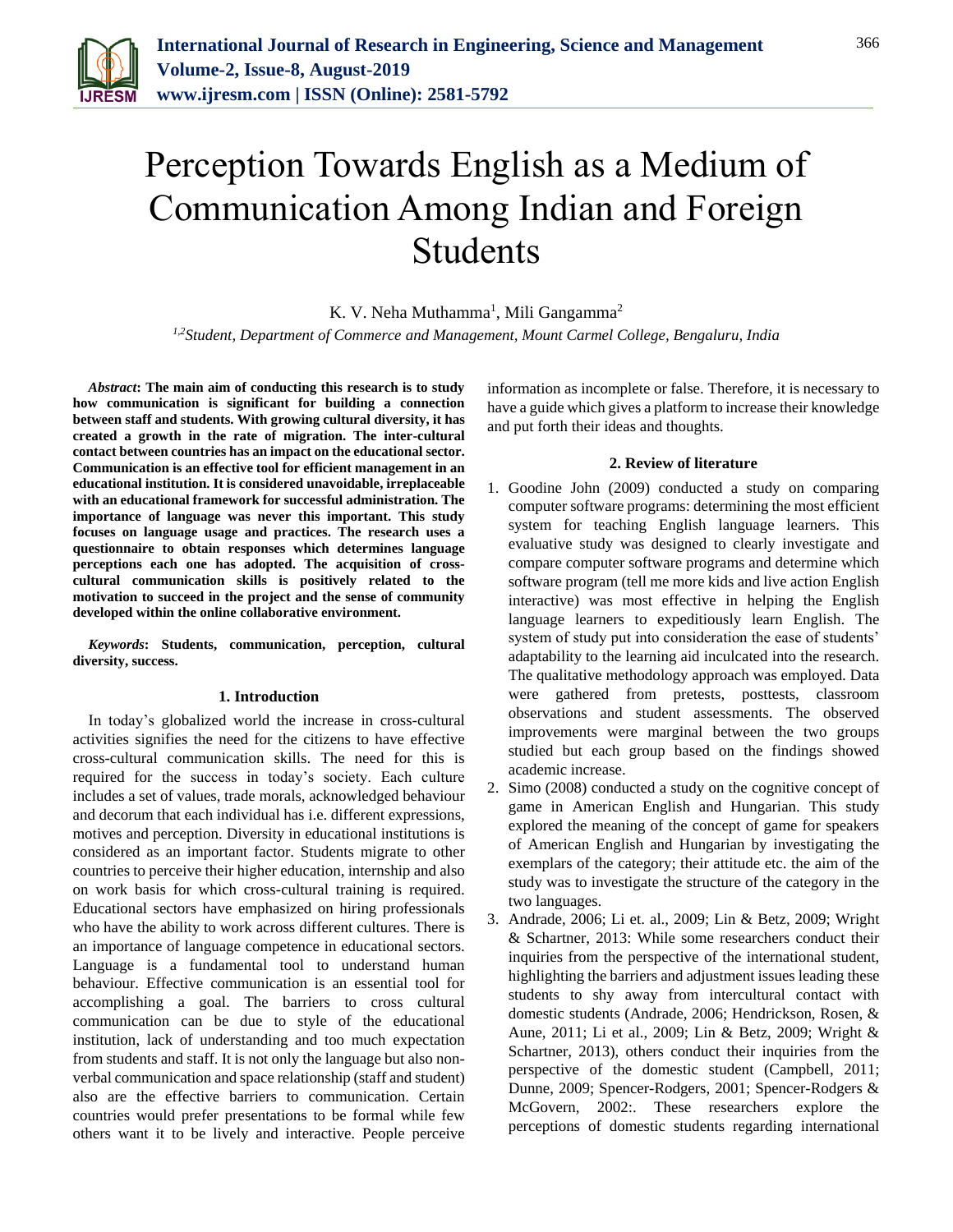

students, and also highlight the ways in which the adjustment issues of international students work to the detriment of cross- cultural communication.

#### **3. Objectives of the study**

The objectives of conducting this research were as follows:

- 1. To study the differences in perception towards languages.
- 2. To study the problems associated on cross-cultural communication.

#### **4. Research methodology**

Descriptive method of the research methodology is considered one of the best approaches to work on such research. This method of survey consists of questions related to crosscultural communication in higher education. The data are analyzed using percentage analysis and the findings are summarized from the same tabulated and analyzed.

Sample size: 131 respondents were chosen for raising responses.

# **5. Scope**

This study considers students undergoing higher studies and who have English as a medium of instruction. The sample respondents would include Indian nationals who speak and communicate in English as well as foreign nationals. This research paper mainly focuses on respondents who have frequent dealings with people from other culture.

#### **6. Analysis and interpretation**

#### *A. Research questions*

| Table 1      |                                      |                |  |  |
|--------------|--------------------------------------|----------------|--|--|
|              | Showing of age groups of respondents |                |  |  |
| AGE          | <b>RESPONSES</b>                     | PERCENTAGE (%) |  |  |
| $16-20$      | 33                                   | 25.19          |  |  |
| $21 - 25$    | 67                                   | 51.14          |  |  |
| $26 - 30$    | 23                                   | 17.57          |  |  |
| 31 and above | 8                                    | 6.10           |  |  |
| <b>TOTAL</b> | 131                                  | 100            |  |  |

#### *Analysis and Interpretation:*



Chart 1: Showing the age groups of respondents

From the above table it is seen that 51.14% of respondents are in age group of 21-25, 25. 19% are in age group of 16-20 and 17.57% in age group of 26-30. Therefore, it can be inferred that most of the responses are from students undergoing higher education. The pie chart below shows the percentage of responses under each age group. Accordingly, majority of the respondents belong to the age group of 21-25.

| Table 2                                               |                    |                |  |  |
|-------------------------------------------------------|--------------------|----------------|--|--|
| Showing the percentage of male and female respondents |                    |                |  |  |
| <b>GENDER</b>                                         | <b>RESPONDENTS</b> | PERCENTAGE (%) |  |  |
| <b>MALE</b>                                           | 57                 | 43.51          |  |  |
| <b>FEMALE</b>                                         | 74                 | 56.49          |  |  |
| TOTAL                                                 | 131                | 100            |  |  |

### *Analysis and Interpretations:*

From the above table, 57 respondents are from the male gender while the rest belong to female gender. The pie chart below shows the percentage of responses under gender. It's seen that 43.51% of respondents are men and 56.49% are women. Therefore, it can be inferred that most of them are women.



Chart 2: Showing the gender of the respondents

| Table 3                                    |               |                |  |  |  |
|--------------------------------------------|---------------|----------------|--|--|--|
| Showing the Nationality of the respondents |               |                |  |  |  |
| <b>NATIONALITY</b>                         | <b>NUMBER</b> | PERCENTAGE (%) |  |  |  |
| Indian                                     | 117           | 89.31          |  |  |  |
| Afghanistan                                | 2             | 1.52           |  |  |  |
| Australian                                 | 3             | 2.29           |  |  |  |
| United Kingdom                             | 3             | 2.29           |  |  |  |
| Nepali                                     |               | 3.05           |  |  |  |
| The Emiratis                               | っ             | 1.52           |  |  |  |
| <b>TOTAL</b>                               | 131           | 100            |  |  |  |

#### *Analysis and Interpretations:*

From the above table it's seen that 117 respondents are Indians and others are from 5 other nationalities (2 are Afghans, 3 Australian, 3 United Kingdom Citizen, 4 Nepalis and 2 The Emiratis.) It shows that 89.31% of the respondents are Indians and 10.67% of the respondents are from other nationalities.

| Table 4                                             |              |             |              |  |  |
|-----------------------------------------------------|--------------|-------------|--------------|--|--|
| Showing the languages known to speak read and write |              |             |              |  |  |
| <b>LANGUAGES</b>                                    | <b>SPEAK</b> | <b>READ</b> | <b>WRITE</b> |  |  |
| English                                             | 131          | 131         | 131          |  |  |
| Kannada                                             | 82           | 65          | 65           |  |  |
| Hindi                                               | 103          | 89          | 89           |  |  |
| French                                              | 3            |             |              |  |  |
| German                                              | っ            | 3           | 3            |  |  |
| Arabic                                              | $\mathbf{1}$ | 6           | 6            |  |  |
| Creole                                              | 3            | 3           | з            |  |  |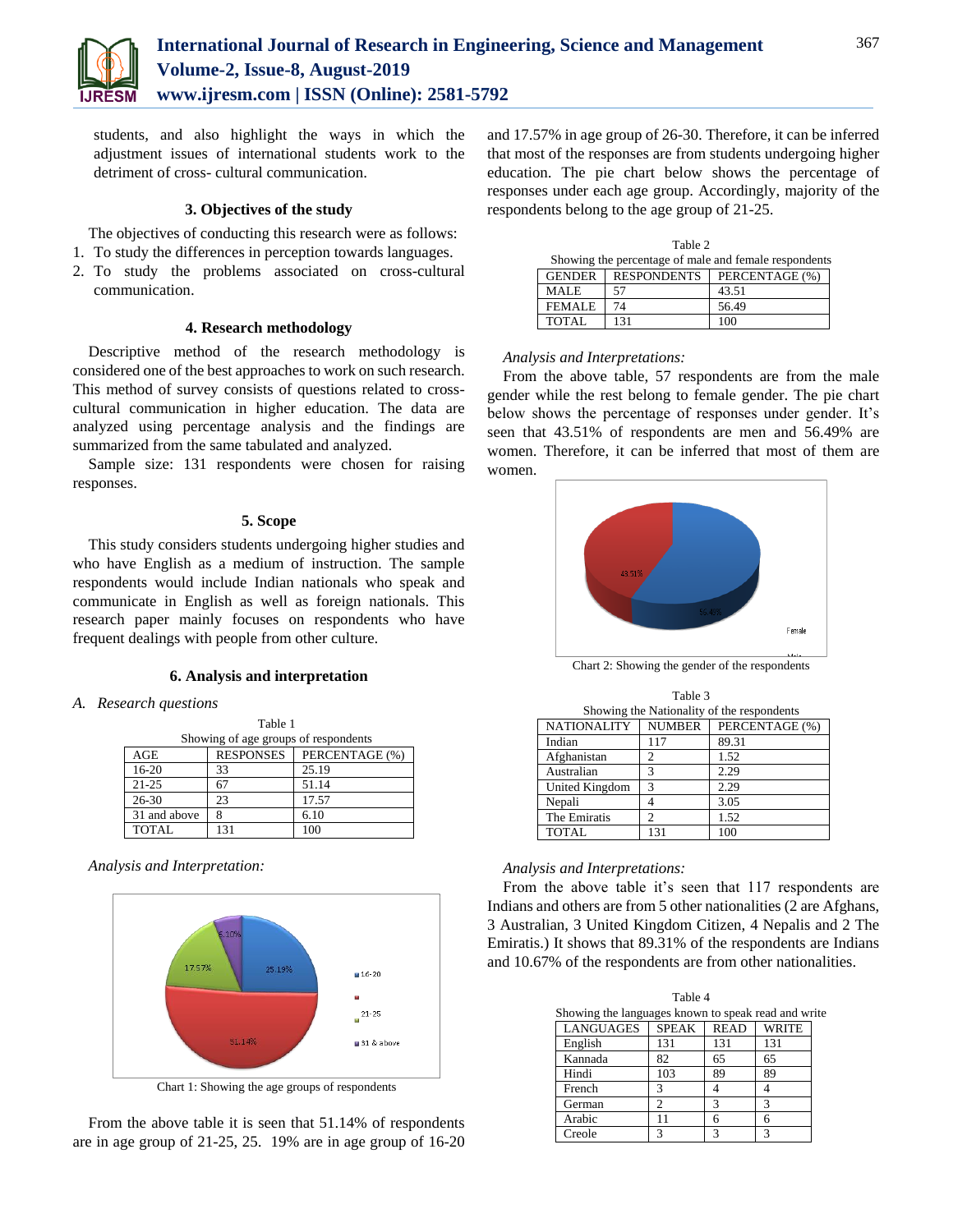

#### *Analysis and Interpretation:*

The above table implicates that all the 131 respondents can speak, read and write English, 82 of the respondents speak Kannada and 65 respondents read and write Kannada, 103 respondents speak Hindi and 89 of the respondents read and write, 3 respondents speak French and 4 respondents know to read and write. 2 respondents speak German and 3 of them read and write German, 11 of the respondents can speak Arabic and out of the eleven 6 respondents read and write Arabic, 3 of the respondents speak, read and write Creole.

| Table 5                |                                                |                |  |  |  |
|------------------------|------------------------------------------------|----------------|--|--|--|
|                        | Showing the Education Level of the respondents |                |  |  |  |
| <b>EDUCATION LEVEL</b> | <b>NUMBER</b>                                  | PERCENTAGE (%) |  |  |  |
| $10^{th}$              |                                                |                |  |  |  |
| <b>PUC</b>             |                                                | 0.76           |  |  |  |
| UG                     | 72                                             | 54.96          |  |  |  |
| PG                     | 57                                             | 43.51          |  |  |  |
| Ph.D.                  |                                                | 0.76           |  |  |  |

# *Analysis and Interpretations:*

The above data shows that 72 respondents have completed their Under Graduation, 57 completed their Post-Graduation, 1 completed PhD and 1 has completed PUC. The bar diagram below shows that 0.76% completed PUC, 54.96% of the respondents have completed Under Graduation, 43.51% have completed Post-Graduation, 0.76% completed their PhD and. Therefore, most of the respondents are well educated.



Chart 5: Showing the Educational Level of the respondents

| Table 6                                                            |     |     |  |  |
|--------------------------------------------------------------------|-----|-----|--|--|
| Shows the Medium of Institution and Learning of the respondents    |     |     |  |  |
| Medium Of Institution and Learning<br>Number<br>Percentage $(\% )$ |     |     |  |  |
| English                                                            | 131 | 100 |  |  |
| Kannada                                                            |     |     |  |  |

Hindi 0 0

## *Analysis and Interpretation:*



Chart 6: Showing the Medium of Institution and Learning of the respondents

From the above table it is inferred that 131 respondents have English as their medium of Institution and Learning. The pie chart below shows English as a 100% medium of Institution and learning. Therefore, all the respondents are comfortable with English.

| Table 7                                                               |  |
|-----------------------------------------------------------------------|--|
| Shows the Comfort Level while talking/communicating with an Indian or |  |
| any one of the other nationals                                        |  |

| COMFORT LEVEL   | <b>NUMBER</b> | PERCENTAGE (%) |  |  |  |
|-----------------|---------------|----------------|--|--|--|
| Comfortable     | 128           | 97.70          |  |  |  |
| Not Comfortable | 03            |                |  |  |  |
| <b>TOTAL</b>    | 131           | 100            |  |  |  |

#### *Analysis and Interpretation:*

The above table indicates that out of the 131 respondents, 128 respondents are comfortable talking with an Indian or other nationals, 3 respondents find it uncomfortable communicating. This question helps to know the comfort level of the respondents with a fellow Indian and the other nationals. From the pie chart given below it is inferred that 98% of the respondents are comfortable. Accent and pronunciation is the main reason for their uncomfortable behaviour.



Chart 7: Showing the Comfort Level in Communication



Chart 7 [A]: Showing the reasons for uncomfortable behaviour while communicating with other nationals

|                                                             | Table 8           |               |                |  |  |  |
|-------------------------------------------------------------|-------------------|---------------|----------------|--|--|--|
| Showing how many interacted with other Nationals in English |                   |               |                |  |  |  |
|                                                             | <b>INTERACTED</b> | <b>NUMBER</b> | PERCENTAGE (%) |  |  |  |
|                                                             | <b>YES</b>        | 124           | 94.66          |  |  |  |
|                                                             | NΟ                |               | 5.34           |  |  |  |
|                                                             | TOTAL.            | 131           | 100            |  |  |  |

#### *Analysis and Interpretations:*

The above table shows that 124 respondents have interacted with the other nationals. The above question helps to know the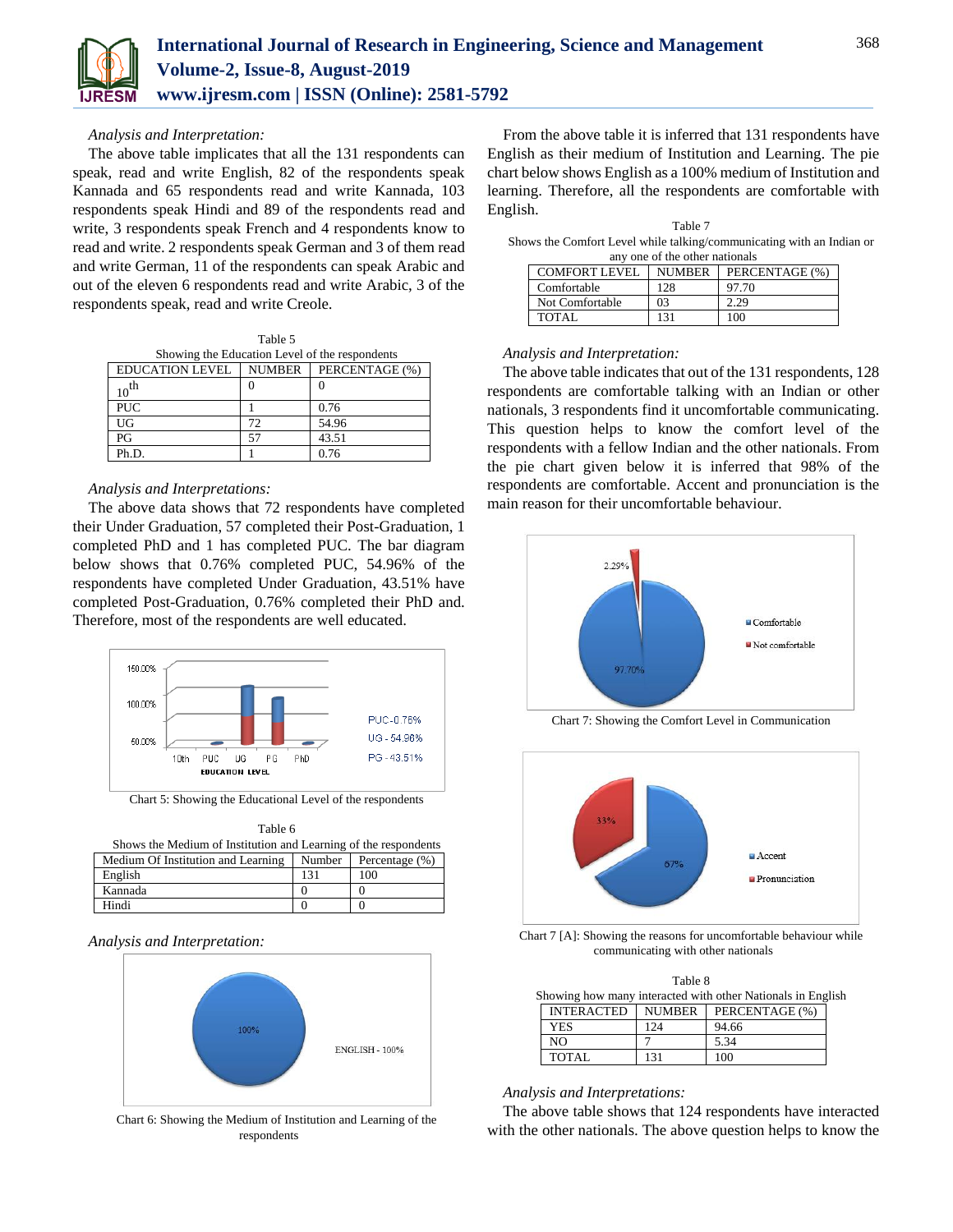

interaction level of the respondents with a fellow Indian and the other nationals. The analysis reveals that 94.66% of them have interacted and the rest 5.34% have not interacted. It is inferred that most of the respondents have interacted with the other nationals.



Chart 8: Showing the interactions with the other nationals

| Table 9                                                |     |       |  |  |
|--------------------------------------------------------|-----|-------|--|--|
| Showing the understanding level                        |     |       |  |  |
| PERCENTAGE (%)<br>UNDERSTANDING LEVEL<br><b>NUMBER</b> |     |       |  |  |
| <b>YES</b>                                             | 117 | 89.31 |  |  |
| NO.                                                    | 14  | 10.69 |  |  |
| TOTAL                                                  | 131 | 100   |  |  |

#### *Analysis and Interpretation:*

From the above table it is seen that out of the 131 respondents, 117 respondents could understand the level of communication with the other, whereas the rest of the 14 respondents could not. It infers the level of understanding when interacted with other nationals.

The pie-chart below indicates that 89.31% of the respondents could understand while the other 10.69% were not able to communicate effectively.

The pie-chart [A] signifies the reason for not understanding the level of communication. The data shows that 50% of the respondents could not understand due to the accent, 30% due to pronunciation, 15% due to clarity and 5% because of action.



Chart 9: Showing the understanding level of the respondents



Chart [A]: Reason for not understanding the level of communication

| Table 10                                                         |
|------------------------------------------------------------------|
| Showing the number of respondents who faced misunderstandings or |
|                                                                  |

| confusions while communicating                                    |     |       |  |
|-------------------------------------------------------------------|-----|-------|--|
| Faced Misunderstanding/Confusions<br>Number<br>Percentage $(\% )$ |     |       |  |
| Yes                                                               | 52  | 39.70 |  |
| Nο                                                                | 70, | 60.30 |  |
| TOTAL                                                             | 131 | 100   |  |

#### *Analysis and Interpretations:*

From the above table it is seen that out of the 131 respondents, 79 respondents have no problems while the rest of the 52 respondents faced misunderstanding while communicating.

It is analyzed that 39.70% of the respondents have faced misunderstanding/confusion during communication, 60.30% have not experienced any. As shown below 39.70% is not small number hence the educational sectors are required to take measures to overcome this barrier. Chart [A] signifies the reason for misunderstandings and misinterpretations.

Chart [B] shows that 49% of the respondents have resolved their misunderstandings / confusion through negotiation, 33% through mediation and 18% by third party interpretation.



Chart 10: Showing the misunderstandings faced by the respondents



Chart 10 [A]: Reason for misunderstanding faced by the respondents while communicating



Chart [B]: Showing how misunderstandings were resolved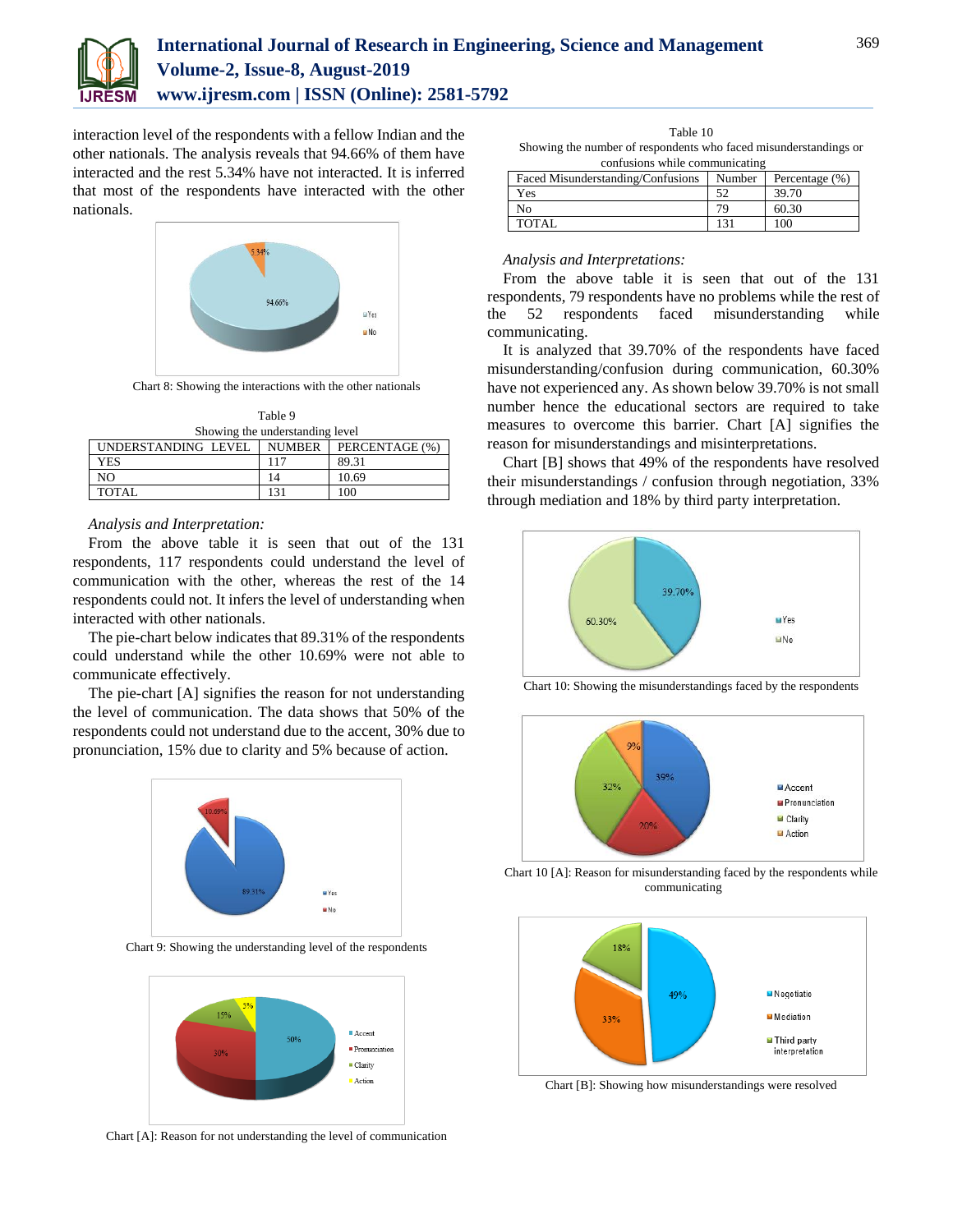

# **International Journal of Research in Engineering, Science and Management Volume-2, Issue-8, August-2019 www.ijresm.com | ISSN (Online): 2581-5792**

| Table 11                                                 |  |  |
|----------------------------------------------------------|--|--|
| Shows whether the body language and tone match theway of |  |  |
| communication                                            |  |  |

| Communication Being Affected | Number | Percentage $(\% )$ |
|------------------------------|--------|--------------------|
| Strongly agree               | 41     | 31.30              |
| Agree                        | 34     | 25.96              |
| Neutral                      | 25     | 19.08              |
| Disagree                     | 17     | 12.98              |
| Strongly disagree            | 14     | 10.68              |
| <b>TOTAL</b>                 | 131    | 100                |

## *Analysis and Interpretation:*

From the above table it is seen that out of the 131 respondents, 41 have strongly agreed that their body language and tone matches the way they communicate, 34 also agreed on this, 25 are neutral to above. 17 disagreed and 14 strongly disagreed to this question.

From the pie chart below, it is analyzed that 57.26% of the respondents agreed on the effect of communication due to body language and tone, 19.08% are neutral towards this question where as 23.66% disagreed

It can be inferred that most of them agree and strongly agree that body language and tone matches the level of communication.



Chart 11: Showing whether the body language and tone match the way of communication

| Table 12                                  |  |
|-------------------------------------------|--|
| Showing the Importance of other languages |  |

| LANGUAGES    | <b>NUMBER</b> | PERCENTAGE (%) |
|--------------|---------------|----------------|
| Sanskrit     |               | 5.34           |
| French       | 23            | 17.56          |
| German       | 16            | 12.21          |
| Spanish      | 13            | 9.92           |
| Hindi        | 61            | 46.56          |
| Others       | 11            | 8.40           |
| <b>TOTAL</b> | 131           | 100            |

#### *Analysis and Interpretations:*

The above table shows that 61 respondents have given importance to Hindi while 23 and 16 of them have given importance to French and German. 13 respondents feel the importance of Spanish while the rest have adopted for Sanskrit and other languages.

From the below pie chart it indicates that Hindi is 46.56%, French is 17.56%, German is 12.21%, Spanish is 9.92%, Sanskrit 5.34% whereas 8.40% are other languages. The following data shows that respondents have given maximum level of importance to Hindi and French.



Chart 12: Showing the importance of other languages

#### **7. Findings**

During the study, the following observations are made:

- 1. It is found that majority of the respondents belong to the age group of 21-25 and belong to the female gender.
- 2. It is observed that all the respondents have a good educational background and are fluent in English.
- 3. It is perceived that the respondents were comfortable communicating with other nationals as they understood what was conveyed to them.
- 4. It is known that differentiation in accent, pronunciation, the way one perceives the information leads misunderstandings and confusions.
- 5. It is also observed that majority of the respondents believe that there is a similarity between the way of communication and body language.

#### **8. Recommendations**

- 1. To conduct language sessions with foreign nationals for improving language skills and reduce cross cultural communication barriers.
- 2. To understand the culture, mode of language for efficient communication to reduce misunderstandings and misinterpretations.
- 3. To implement efficient English language training programmes in Government educational institutions.
- 4. To facilitate classroom interactions, discussions and group oriented activities to increase the motivational level of students and staffs.

# **9. Recent trends**

- 1. Demand for online cultural training is given according to specific time and their own device.
- 2. Increase in request for cultural training with India taking the lead.
- 3. A highlight towards bitesize and lunchtime training.
- 4. Training material on language translations and culture adaptations are available online as well as offline.

# **10. Conclusion**

From the above analysis done it is clear that many of the respondents who do interact with foreign nationals feel that there is bound to be lot of miscommunications mainly because